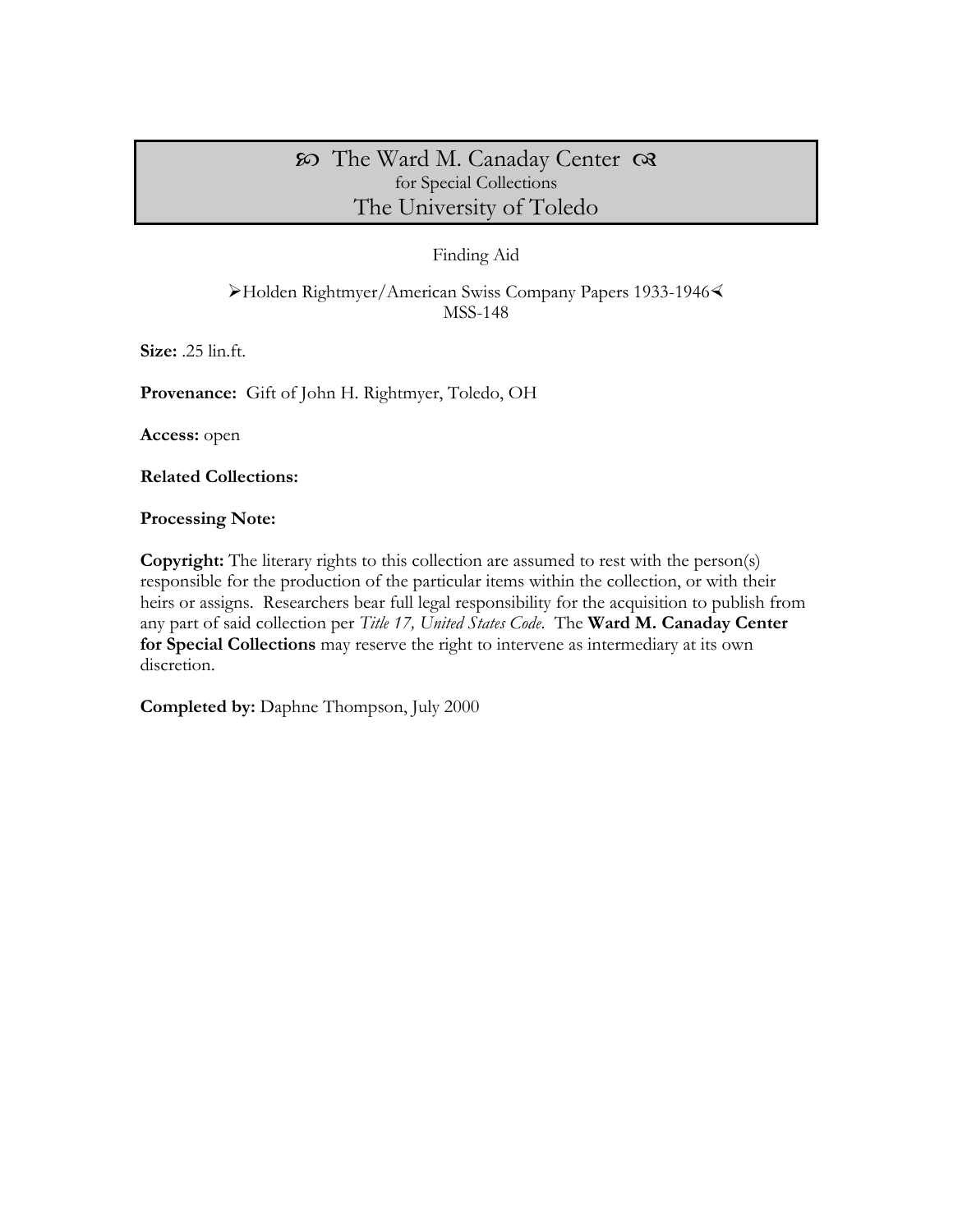#### **Biographical Sketch**

As a young person, Holden Rightmyer of Toledo was forced to quit high school and support his family after his father moved out. He held numerous jobs, including working at Tiedtke's Department Store, and even ran his own bus line for several years. He then began his career as a tool and die maker, eventually working for the Willys-Overland Corporation. But he had to quit this job because of poor health. Rightmyer then took a drafting course at the YMCA, and after completing the class he landed a job as a draftsman with the American Swiss Company on Fernwood Avenue in 1928. The untimely death of the company's chief engineer opened the door for Mr. Rightmyer, who then became the chief engineer in 1929.

During the Depression, the American Swiss Company was acquired by W. W. Knight. Throughout the 1930s and 1940s, the four principals of the company were: Adolph Fredrick Subert, president; Jim Fast, vice president; Jack Dunkel, purchasing agent; and Mr. Rightmyer, chief engineer. The company went from a workforce of 100 people to nearly 500 employees. Its primary product was door latches for automobiles, especially for the Ford Motor Company in Detroit. But the company also manufactured for Chrysler, Packard and some other industries.

In the late 1940s, the Knight family hired Russell Johnson as executive vice president to operate the business and orchestrate its sale. The business was sold to Standard Products of Cleveland in 1948. For many years, Holden Rightmyer maintained a residence in Toledo with his family, but worked out of Standard Products offices in Cleveland and Detroit.

Despite being too old to serve in World War II, Rightmyer nonetheless served his country by using his engineering knowledge to improve weaponry. He redesigned a bomb rack to correct problems that kept the bombs from being deployed. He also modified the standard issue gun of the period to remove unnecessary weight and make it easier for soldiers to carry.

Mr. Rightmyer quit the Standard Products Company in 1952 and became a manufacturing representative for several small tool and die makers in Toledo. Rightmyer would visit auto manufactures to see what products they needed and then oversee that the production of those products. Rightmyer died of cancer in 1955.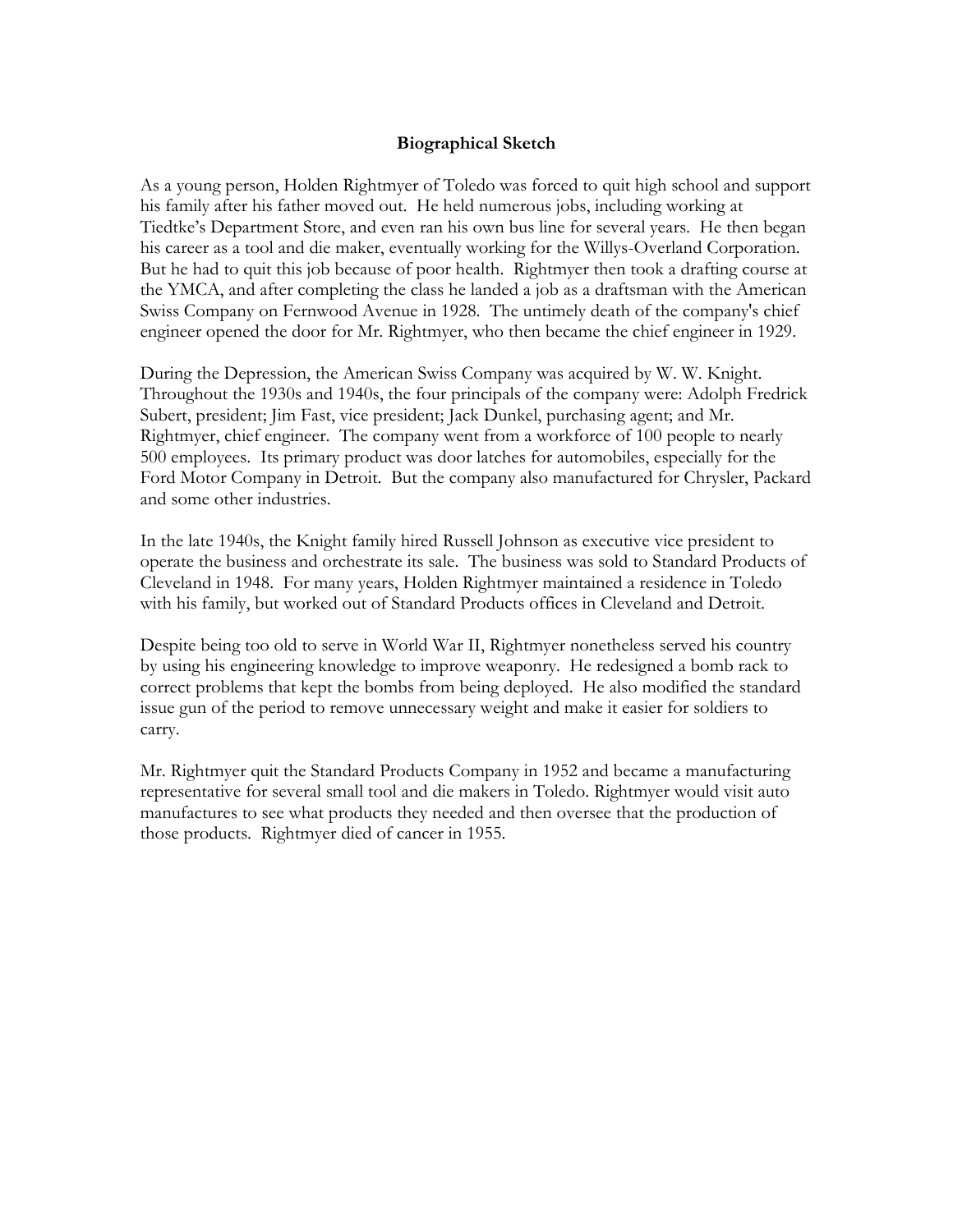## **Scope and Content Note**

This collection of patents by Holden Rightmyer documents his various inventions in automobile door latches for the American Swiss Company. There are thirteen different patents represented in the collection. The patents are arranged in chronological order and by patent number, and include drawings of the devices and instructions for manufacturing the latches.